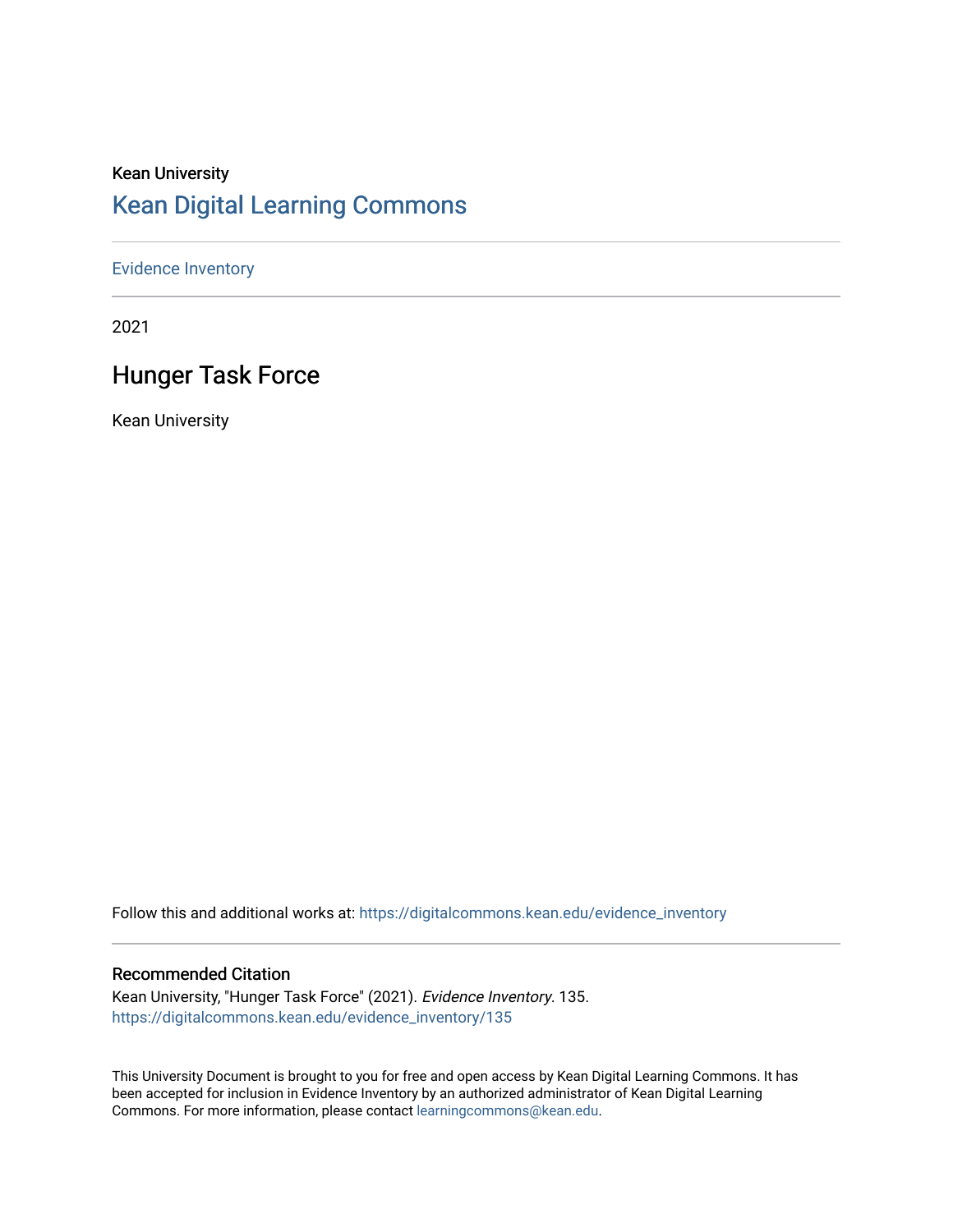#### Hunger Task Force

#### Abstract

Hunger Task Force

#### Keywords Hunger Task Force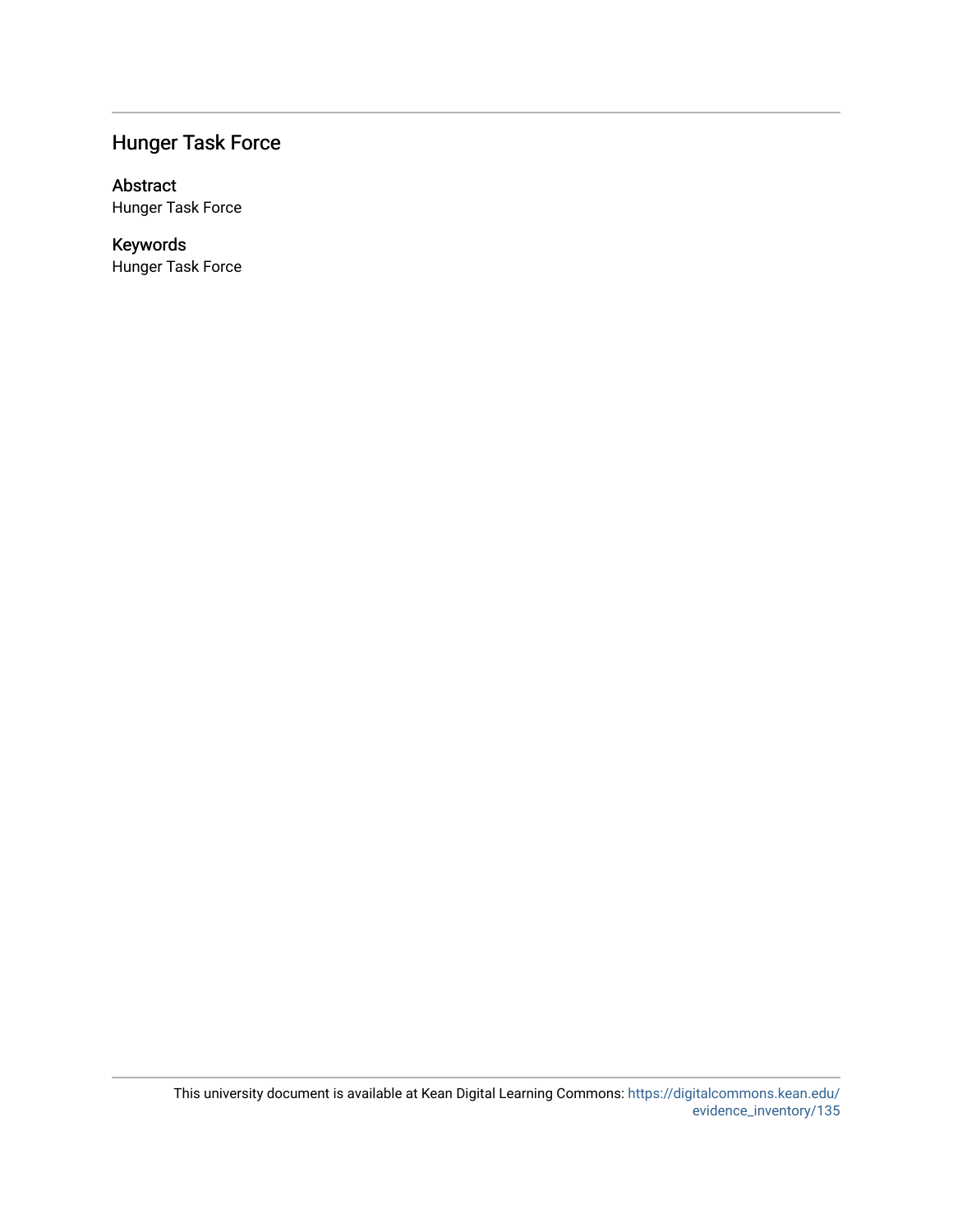

## Return to Campus

All Kean students who attend classes on campus must receive a COVID-19 vaccination before the Fall 2021 semester begins. Learn more on the [#VaxUpKean](https://www.kean.edu/vaxupkean) website.

# Kean University Hunger Task Force

[Home](https://www.kean.edu/) • Offices  $A Z \cdot H$ uman Rights [Institute](https://www.kean.edu/offices/human-rights-institute)

## Our Mission

Here at Kean University, we believe that every person has <sup>a</sup> right to adequate food obtained with dignity. In working to prevent hunger and malnutrition in our community, we provide food to those in need and promote social policies to achieve <sup>a</sup> hunger free community.

The Human Rights Institute created an initiative with Kean University's Cougar Pantry to assist in providing nourishment to the university campus community. Our **Hunger Task Force** currently staffs the pantry located in Room HRI-211 (Human Rights Institute) of the Nancy Thompson Learning Commons.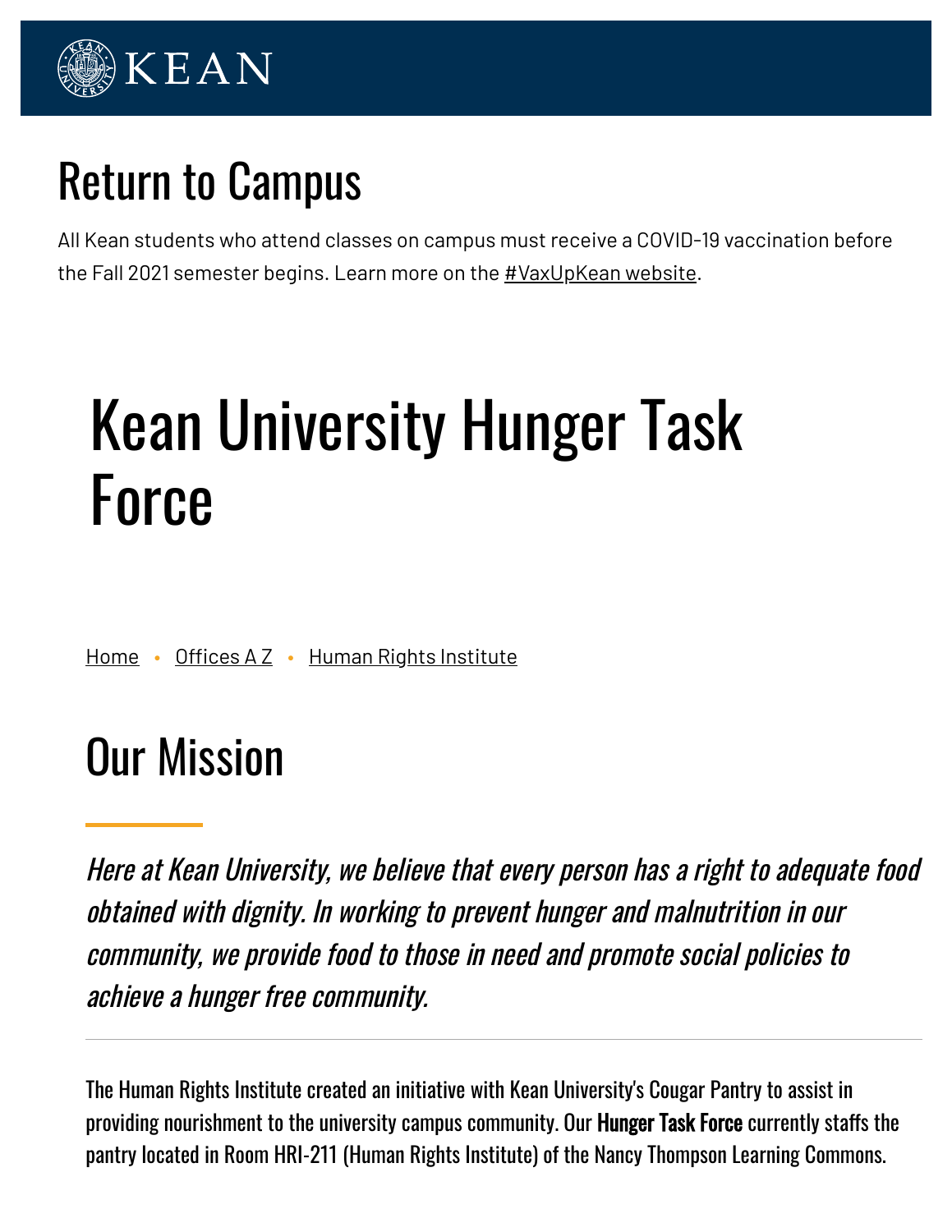Follow the link below to learn more about hours of operation, scheduling an appointment, and getting involved:

**[Cougar Pantry](https://www.kean.edu/cougar-pantry)**